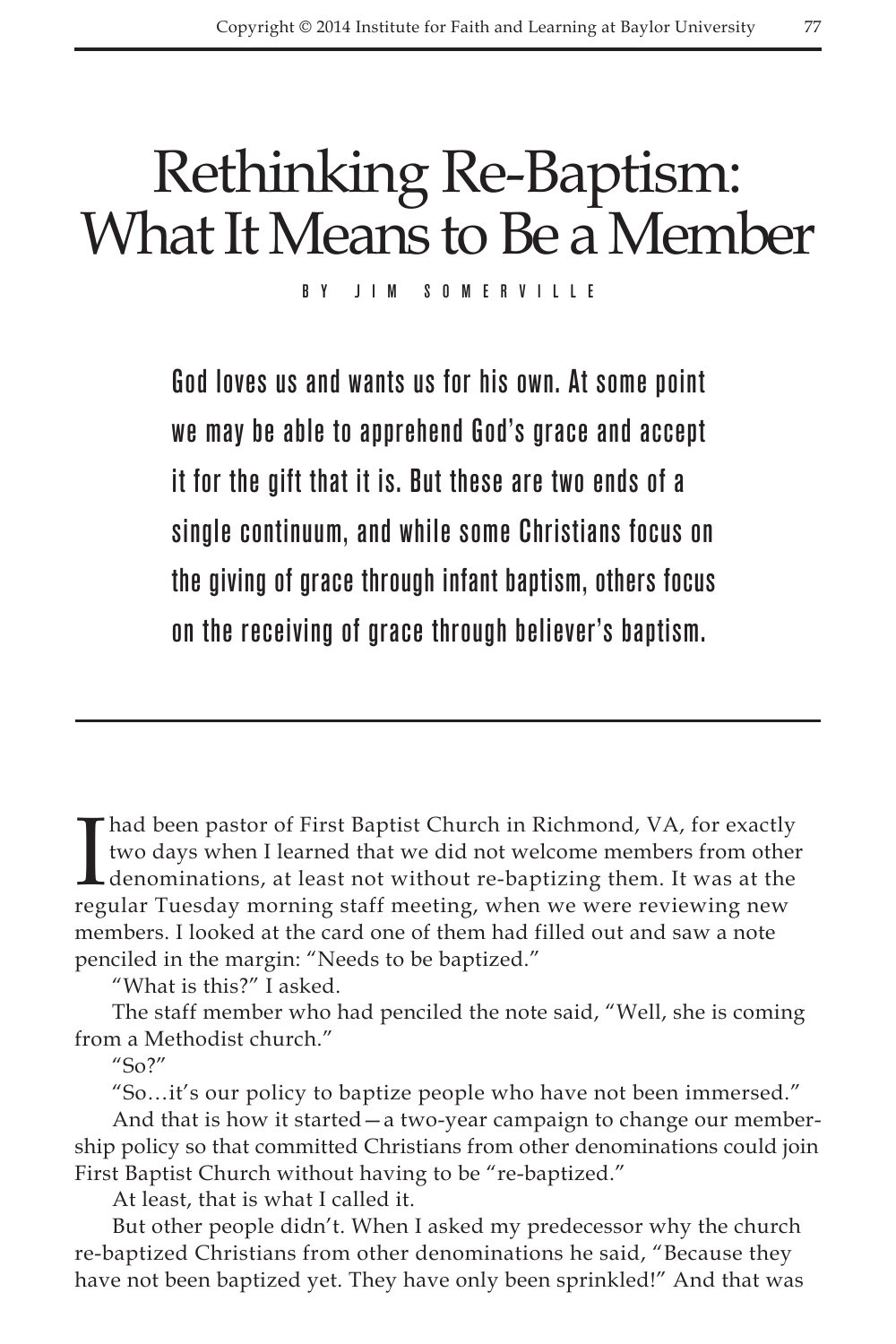the first of several conversations about the Greek word *baptizo*, and how it means "to plunge under water, almost violently" (my predecessor was not the only one to point that out). But that was only half the argument. In addition to the *mode* of baptism there was the matter of *sequence*. "Believer's baptism" as understood by most Baptists, was by *immersion* (mode) *after* a profession of faith (sequence). And as they understood it, believer's baptism was what set Baptists apart from other kinds of Christians—Presbyterians, Methodists, and Episcopalians, for example—who (as they put it) "sprinkled a little water on a baby's head and called that baptism." And even if it were, they asked, "How could it be *believer's* baptism? The child does not know its own name yet, much less the name of Jesus!"

While these arguments made good sense when we were talking about how Baptists make converts, they did not make sense when we were talking about Pam—an English woman who came to know Christ as a university student when she spent a summer working at an Anglican Church day camp. After getting to know some Christians and learning what they believed, she told the priest she wanted to be baptized, and after questioning her at some length to determine her sincerity, he scheduled her baptism for the following Sunday morning. During that service he poured water over her head in the name of the Father, Son, and Holy Spirit—a time-honored mode of baptism known as *affusion*. Pam was so enthusiastic about her newfound faith that after graduation she went to the mission field in Africa, where she met and married an Anglican priest. The two of them moved to Richmond in the mid-1980's and began to attend First Baptist. When Pam asked about joining the church, she was told that she would need to be baptized.

"But I have been baptized," she replied.

"Have you been immersed?"

"Well, no…."

"Then you have not been baptized!"

Her baptism had come in the right sequence (after a profession of faith), but not in the right mode (by immersion), and for that reason she was denied membership. Rather, she was denied full membership. Pam was welcomed as a "Watchcare Member," and informed that she could enjoy all the privileges of membership except: she could not vote in church business meetings, she could not serve on any decision-making committee, and she could not serve as a deacon or a trustee.<sup>1</sup> Again and again she was encouraged to be immersed by people who wanted to nominate her as a deacon, or a trustee, or a committee member. "Come on," they urged, "what's the big deal?" But for Pam it was a big deal: to be re-baptized would be to repudiate her previous baptism. She felt just as strongly about her experience of affusion as they felt about their experience of immersion, and it raised the question: How important is the mode?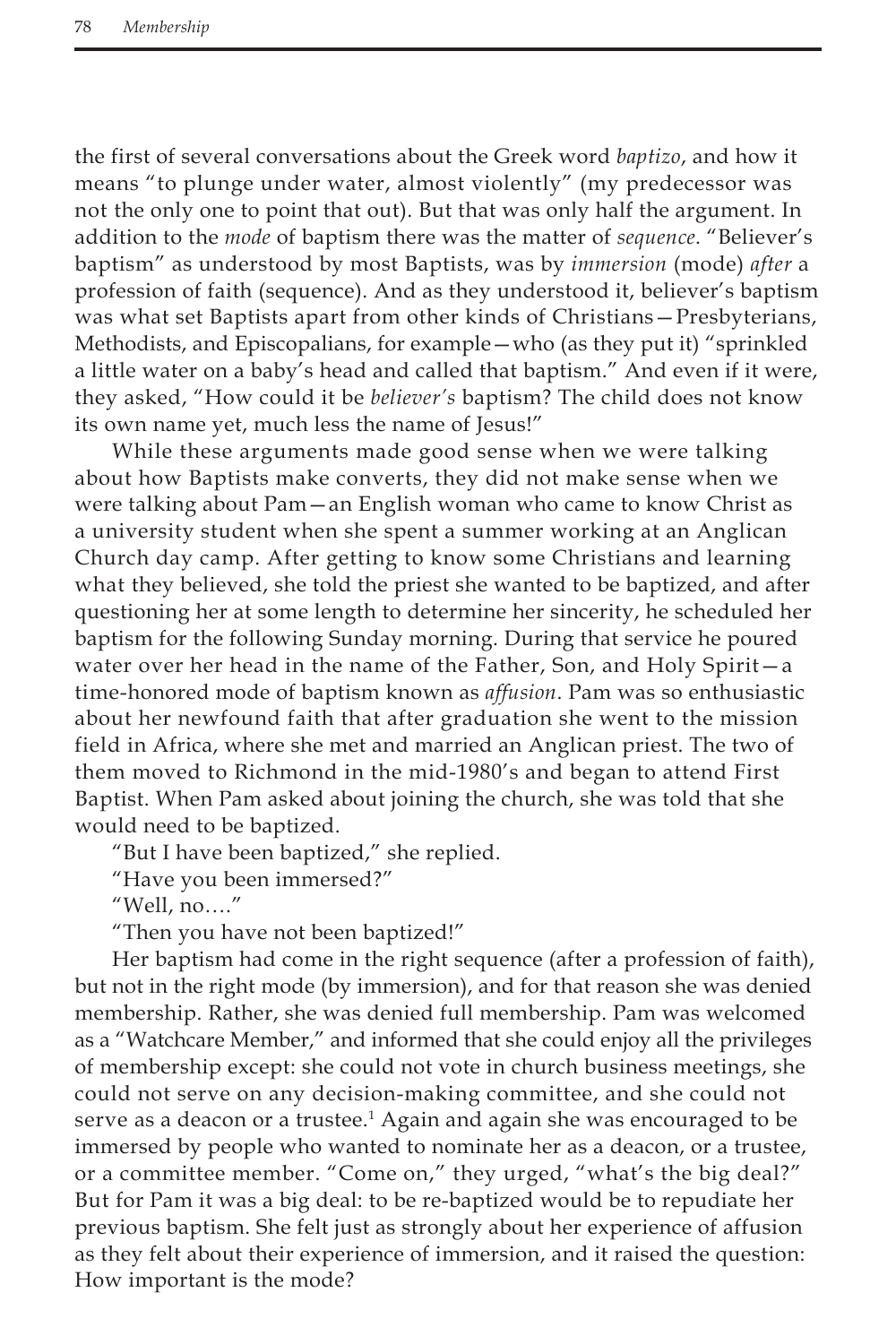Practically speaking, is there any real difference between being plunged under water and having water poured over you? If we were speaking practically, the answer would be no, but baptism is not a practical matter, it is a symbolic matter, and for Baptists the symbol of immersion is important. They refer to Romans 6:3-4 in which Paul says:

Do you not know that all of us who have been baptized into Christ Jesus were baptized into his death? Therefore we have been buried with him by baptism into death, so that, just as Christ was raised from the dead by the glory of the Father, so we too might walk in newness of life.

Baptism thus becomes a drama in which we identify with Christ by participating—symbolically—in his death, burial, and resurrection. And, practically speaking, immersion serves that purpose better than affusion. Frederick Buechner, a Presbyterian minister, calls immersion a "better symbol" than the alternative, and adds, "Going under symbolizes the end of everything about your life that is less than human. Coming up again symbolizes the beginning in you of something strange and new and hopeful. You can breathe again."<sup>2</sup>

But earlier in the same essay Buechner admits, "Baptism consists of getting dunked or sprinkled. Which technique is used matters about as much as whether you pray kneel-

ing or standing on your head."3 And although Paul speaks of baptism as a symbol of death, burial, and resurrection in Romans 6, to the Corinthian Christians he describes it as a symbol of coming clean: "You were washed," he says to those former wrongdoers, "you were sanctified, you were justified in the name of the Lord Jesus Christ" (1 Corinthians 6:11). "If it is washing that we are talking about,"

For Baptists the mode of immersion is important. Even so, if we recognize that Paul himself thought of baptism in more than one way, we might be able to comprehend why there is more than one mode of baptism among the many Christians of the world.

Pam might ask, "can I not get just as clean by taking a shower as by taking a bath?" Well, yes, practically speaking, but when it comes to baptism we speak symbolically, and for Baptists the symbol of immersion is important. Even so, if we can recognize that Paul himself thought of baptism in more than one way, we might be able to comprehend why there is more than one mode of baptism among the many Christians of the world.<sup>4</sup>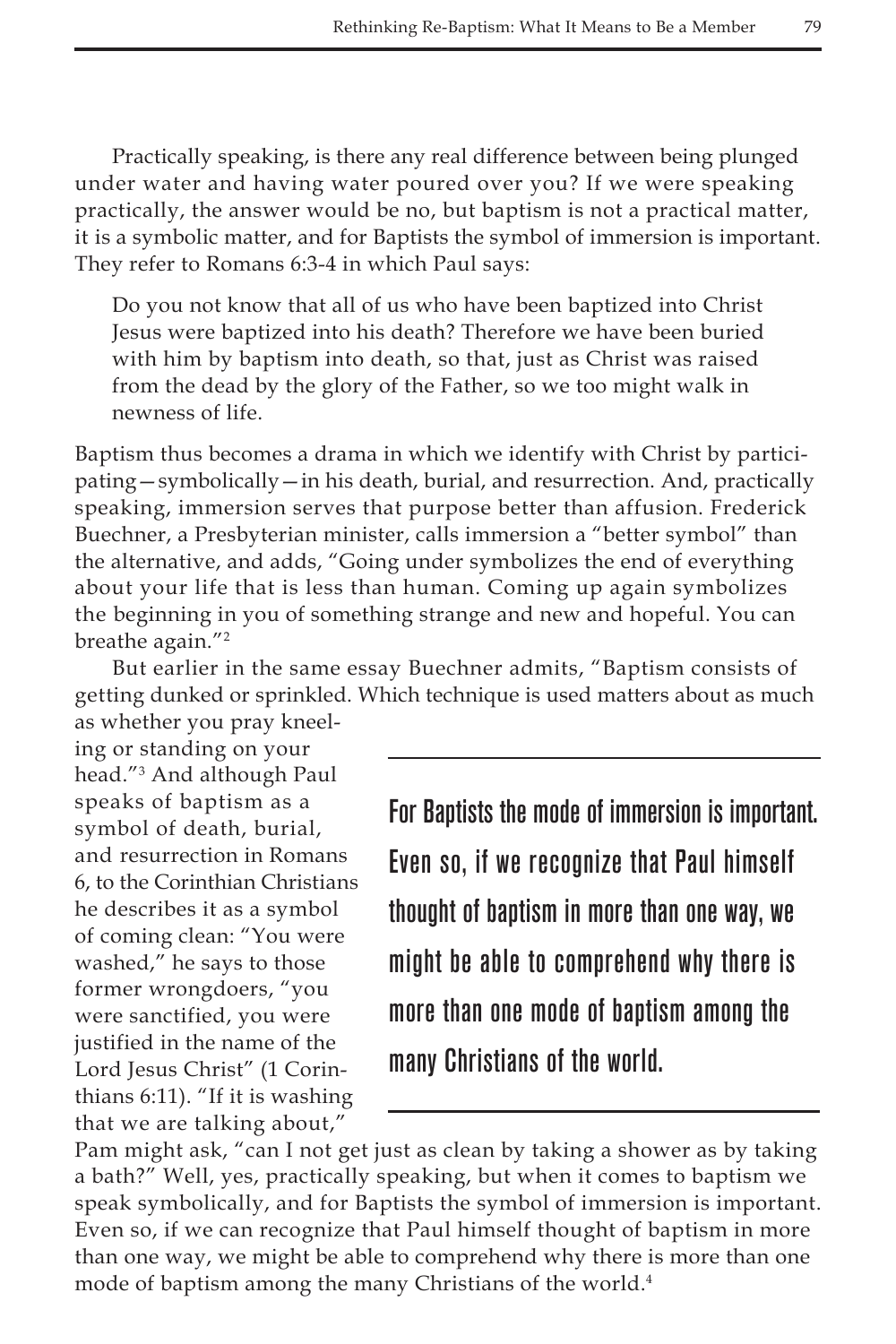And this brings us to the matter of sequence. Is it critical that we believe *before* we are baptized? Or is it possible to do it the other way around? Pam had done it the "right" way, but there were other Watchcare members in the church who had grown up in Christian traditions where infants were baptized by sprinkling and later confirmed, usually around the age of twelve or thirteen. Kevin, for example, shared his story in a public forum, telling the church that when he was confirmed in the Methodist church of his childhood he had a powerful experience of God's grace, and an almost palpable sense of the presence of the Holy Spirit.<sup>5</sup> Like Pam, he did not want to repudiate that experience by being re-baptized. As the conversation continued at First Baptist Church, I began to think about a "continuum" of grace in which we recognize that even before a child is born—and before she has done one thing right or wrong—God loves her and wants her for his own. At some point—maybe around the age of twelve or thirteen—that child may be able to apprehend God's grace, and accept it for the gift that it is. But these two things are simply the two ends of a single continuum, and while some Christians focus on the *giving* of grace through infant baptism, others focus on the *receiving* of grace through believer's baptism.

In the end, I asked the deacons if we could change our membership policy to allow committed Christians from other traditions (those who had been both baptized and confirmed) to join the church without being rebaptized. The deacons formed a sub-committee that studied the matter for more than a year, eventually coming back with a recommendation to change the membership policy. That recommendation was discussed at length in two subsequent deacons' meetings, but when it was put to a vote, 80% of those present voted in favor of it, shocking some of our members who feared we "wouldn't be a Baptist church anymore." Plans for a church-wide vote in late spring of 2010 were put on hold until the early fall, both to ensure good attendance at the meeting and to let tempers cool down a bit. Several public "listening sessions" were held during this time simply to let members say what they needed to say. And then, on September 19, 2010, after an hour of discussion in a packed sanctuary, the church voted to approve the change in our membership policy by a solid two-thirds majority.

We did not have a stampede of people coming down the aisle to join the church under our new policy as I might have hoped, but the very next week Kevin came forward to join the church as a full member, and a few weeks later Pam did the same. Neither of them was required to be immersed.

Both have turned out to be extraordinary members.

## NOTES

1 In other words, a Watchcare member could participate in all church activities, even communion, but could not participate in decision-making.

2 Frederick Buechner, *Wishful Thinking: A Seeker's ABC*, revised and expanded edition (HarperSanFrancisco, 1993 [1973]), 6.